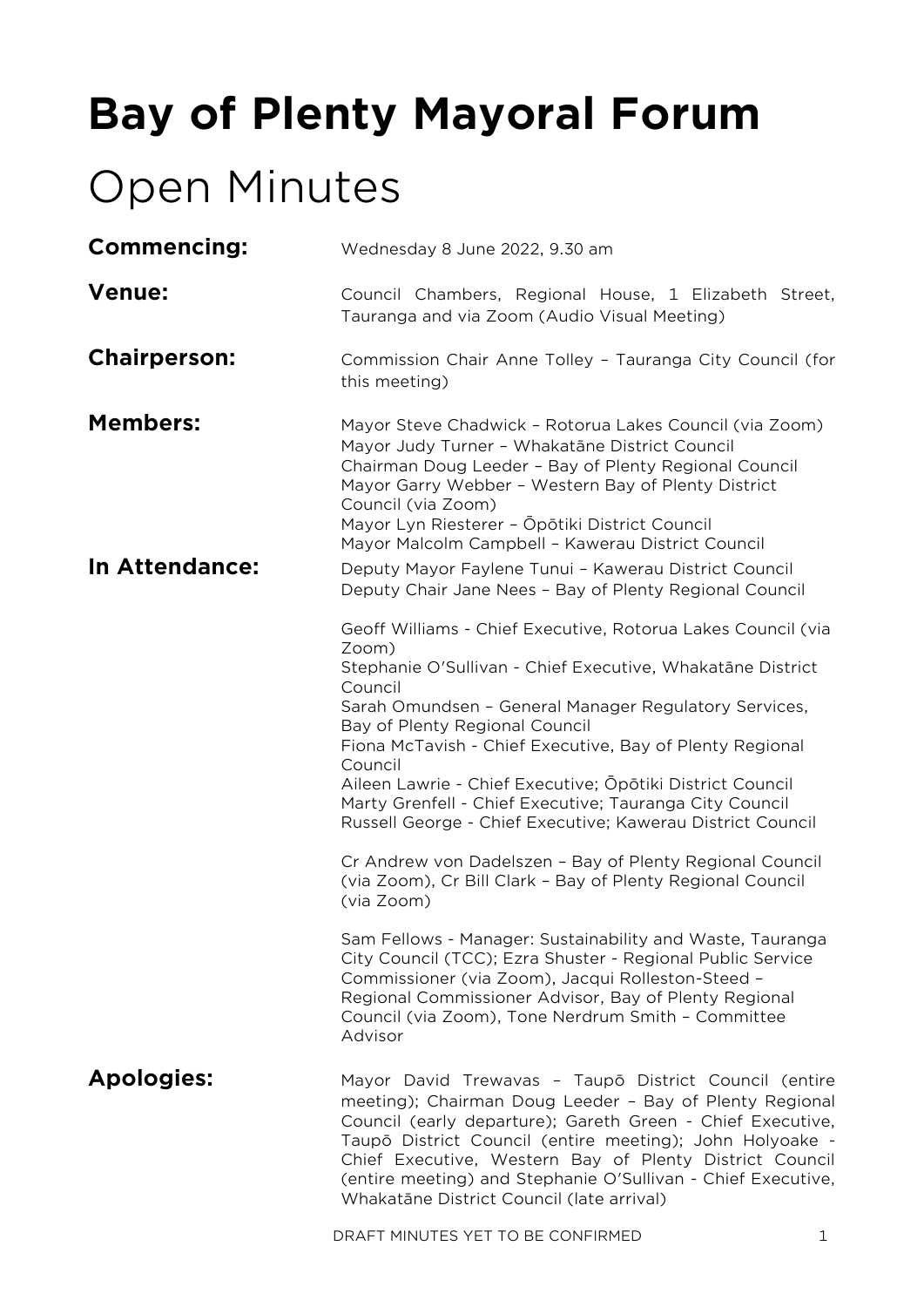# **1. Opening and Welcome by Commission Chair Anne Tolley - Tauranga City Council**

Commission Chair Tolley welcomed those present, both in person and via Zoom, and advised that the meeting was being recorded and that the recording would be available on the BOPRC website after the meeting via this link: <https://www.youtube.com/watch?v=gCYsRp5Xtuk>

# **2. Apologies**

## **Resolved**

**That the Bay of Plenty Mayoral Forum:**

**1 Accepts the apologies from Mayor David Trewavas – Taupō District Council (entire meeting); Chairman Doug Leeder – Bay of Plenty Regional Council (early departure); Gareth Green - Chief Executive, Taupō District Council (entire meeting); John Holyoake - Chief Executive, Western Bay of Plenty District Council (entire meeting) and Stephanie O'Sullivan - Chief Executive, Whakatāne District Council (late arrival) tendered at the meeting.**

> **Campbell/Turner CARRIED**

## **3. Items not on the Agenda**

## **3.1 Additional Item/Item Not on the Agenda**

## **Resolved**

**That the Bay of Plenty Mayoral Forum:**

- **1 Accepts the inclusion of the item: Recognition of Retiring Mayors on this agenda and note that it is added as the 9 September 2022 Mayoral Forum meeting may not proceed;**
- **2 Agrees that this item be covered first on the agenda.**

**Turner/Riesterer CARRIED**

## **3.2 Recognition of Retiring Mayors**

Presented by Commission Chair Anne Tolley

Recognised the three mayors who had publicly announced they would not be standing again for mayoralty at the end of this triennium: Mayor Campbell, Mayor Chadwick, and Mayor Webber.

Highlighted the following regarding each Mayor:

#### **Mayor Chadwick – Rotorua Lakes Council:**

• Mayor since 2013 and Councillor 1996-1999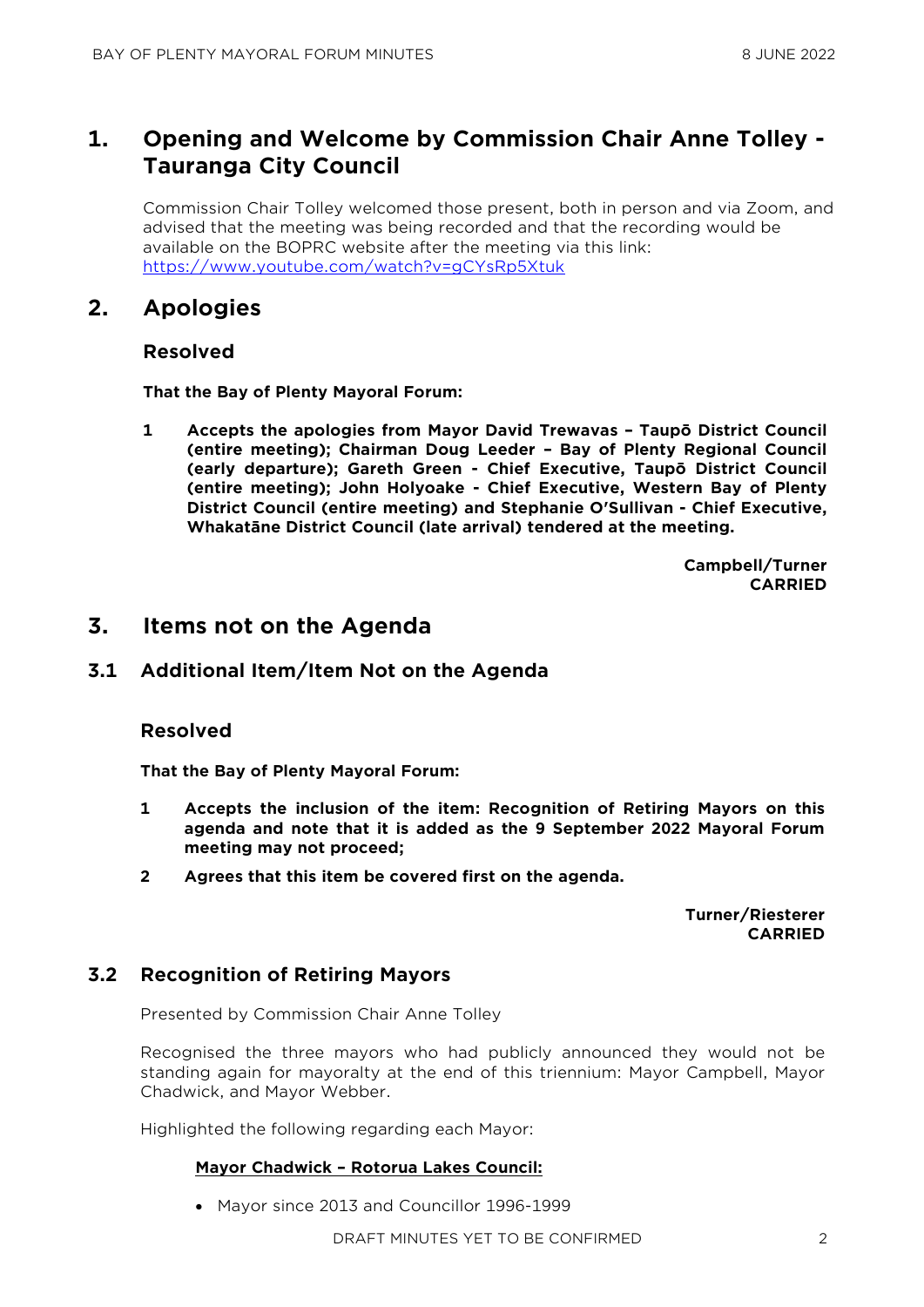- Member of Parliament for Rotorua 1999 2011
- Appointed Companion of the Queen's Service Order for services to local government and as a Member of Parliament in 2022.

## **Mayor Chadwick in Response:**

- Had enjoyed her time as the Mayor and did not consider her decision a 'retirement', rather a change of direction and pursuit of other opportunities
- Recognised the crucial relationship between a Mayor and Chief Executive, and was grateful for the support she had received
- Building the strong partnership with Te Arawa Lakes Trust was a highlight.

## **Mayor Webber – Western Bay of Plenty District Council:**

- Mayor since 2016 and a Councillor since 2010
- A qualified Hearings Commissioner
- Part of the Three Waters National Working Group
- Significant contribution and support to the wider region, in particular after the Tauranga City Commission was appointed,.

## **Mayor Webber in Response:**

- Had commenced local government career as a non-elected community board member
- A highlight had been working with mana whenua in achieving positive outcomes for the district
- Recognised the 'under the radar' support from the Regional Council Chairman, in particular with regards to infrastructure projects.

9.49am – Chief Executive Stephanie O'Sullivan **entered** the meeting.

#### **Mayor Campbell – Kawerau District Council:**

- Mayor since 2007 and Councillor since 2001
- Chair, then Deputy Chair of the national Mayors' Taskforce for Jobs
- Kawerau was a small town with ongoing challenges, which had prospered during the Mayor's tenure
- A leader with the community at heart.

#### **Mayor Campbell in Response:**

- Recognised the challenges associated with being a Mayor and the toll it took on personal life and business
- Acknowledged the support of the Deputy Mayor, Chief Executive and Personal Assistant
- Intended to stand for Regional Council election and considered it a natural progression from the current role.

## **Key Points – Members:**

• Recognised the longstanding commitment to both Kawerau and the Bay of Plenty region.

# **4. Minutes**

## **Minutes to be Confirmed**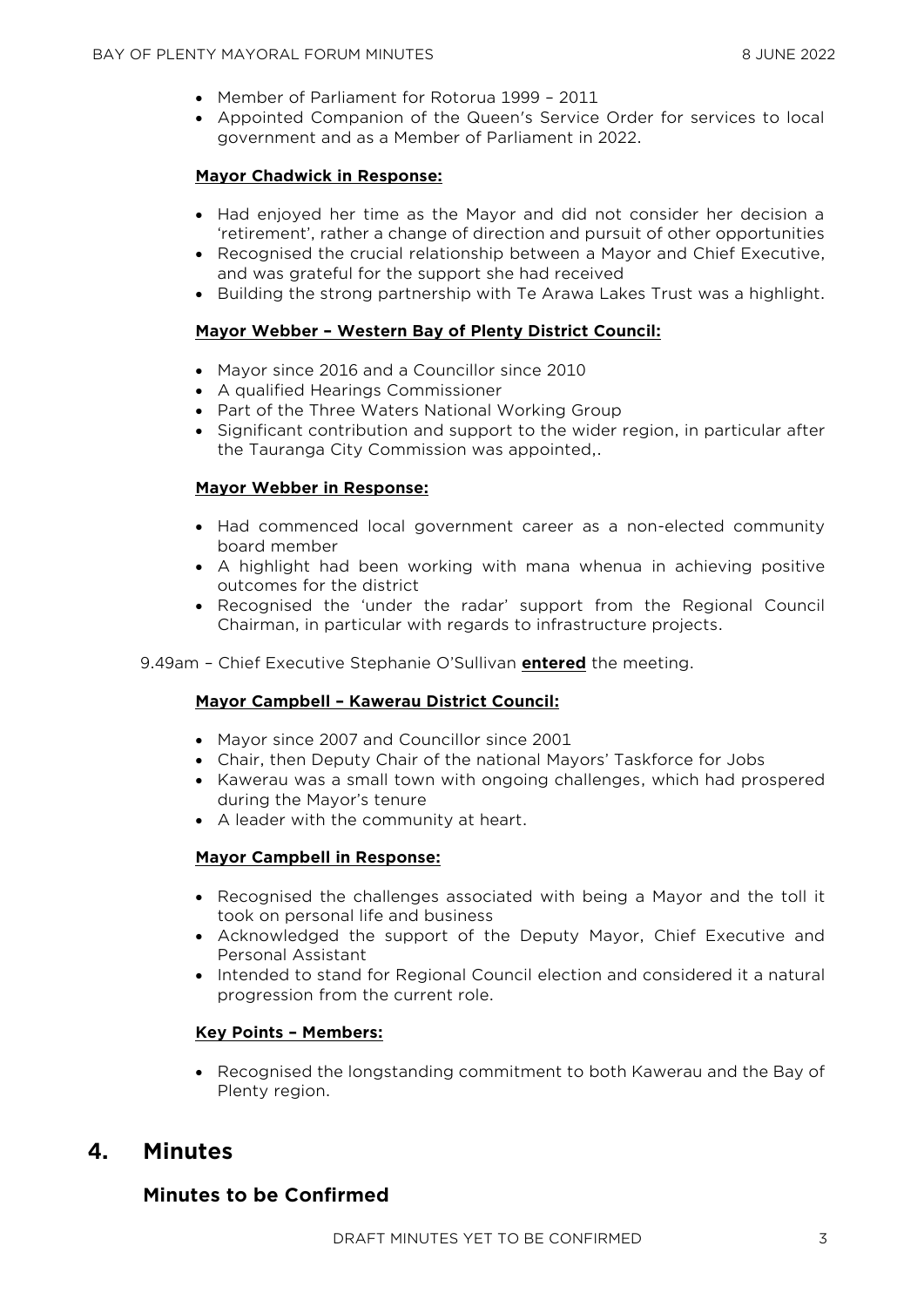## **4.1 Bay of Plenty Mayoral Forum Minutes - 15 October 2021**

## **Resolved**

**That the Bay of Plenty Mayoral Forum:**

**1 Confirms the Bay of Plenty Mayoral Forum Minutes - 15 October 2021 as a true and correct record.**

> **Turner/Campbell CARRIED**

10.05am – Chairman Leeder **withdrew** from the meeting.

## **5. Presentations**

## **5.1 Trade Waste Strategy**

*Presentation - Regional Waste Strategy - Te Maunga Redevelopment - Mayoral Forum 8 June 2022: Objective ID A4115529* [⇨](../../../RedirectToInvalidFileName.aspx?FileName=MFMCC_20220608_MAT_3527.PDF#PAGE=2)

Presented by Sam Fellows - Manager: Sustainability and Waste, Tauranga City Council.

## **Key Points:**

- The existing Te Maunga Transfer Station catered for the local population only, rather than the wider region
- Recognised the need to improve the co-operation across the region
- Noted the standardisation of kerbside waste collection in Tauranga and Western Bay of Plenty, which now also included food waste
- The planned upgrade would make the facility more automated, which would be less labour intensive and increase safety
- The 'Tinker Shed' would provide an opportunity for community interaction and initiatives, e.g. working with older machinery etc.
- Total cost for the upgraded facility was estimated to \$40M, whereof \$15M would be carried by TCC. However, discussions could take place regarding regionwide funding/contribution
- Careful planning had been undertaken for the Te Maunga facility to ensure it was fit for purpose; could withstand climatic changes; and that it would not leach/contaminate into the surrounding area
- Important to recognise and be respectful of the cultural significance of the surrounding area
- The new facility would have provisions for safe asbestos collection and storage, which was currently not available
- Future-proofing for waste minimisation and management was a priority of the Ministry for the Environment.

#### **Key Points - Members:**

- The facility's location at Truman Lane provided opportunities for cooperation with KiwiRail, which should be further explored
- Emphasised the importance of capturing the agricultural waste from the wider region, e.g. with an upgraded station in Paengaroa
- Region wide co-operation would garner support from central government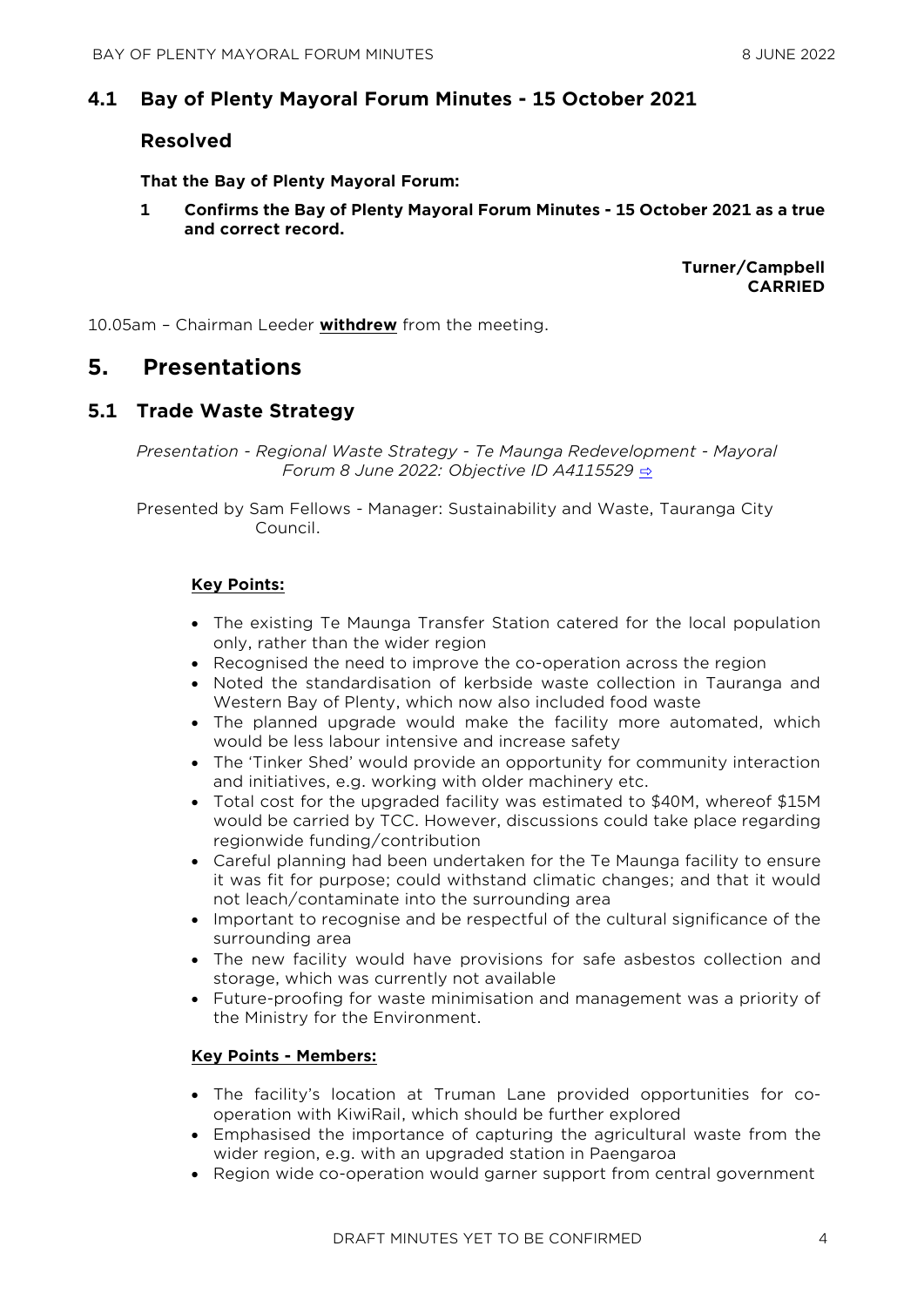- Encouraged the facility be installed with a roof from the beginning to minimise/eliminate odour and dust complaints
- Considered that a regionally applied rate would be both fair and in recognition of the facility's wide benefit
- Mana whenua needed to be involved at a concept design stage, rather than engagement taking place at the later detail design stage
- Suggested approaching the Ministry for the Environment to seek support towards the new facility, emphasising the regional approach and cooperation.

## **Resolved**

#### **That the Bay of Plenty Mayoral Forum:**

**1 Directs the Bay of Plenty Local and Regional Authority staff to work together in the development of a Regional Waste Strategy.**

## **Webber/Campbell CARRIED**

# **5.2 Ōpōtiki Harbour Project Update**

*Presentation - Opotiki Harbour Update - Mayoral Forum 8 June 2022: Objective ID A4115537* [⇨](../../../RedirectToInvalidFileName.aspx?FileName=MFMCC_20220608_MAT_3527.PDF#PAGE=18)

Presented by Mayor Lyn Riesterer - Ōpōtiki District Council.

## **Key Points - Presentation:**

- Harbour Development
- Ōpōtiki Aquaculture Spatial Plan
- Ōpōtiki Harbour Conceptual Image
- Overview of Harbour Area
- Eastern and Western Sea Walls
- Harbour Timeline
- Rock Supply
- Hanbar Production on site
- Challenges
- Local Employment
- Business Confidence Growing
- Open Ocean Whakatōhea Mussel Processing Plant.

#### **Key Points - Members:**

• Recognised the support and perseverance of both the current and previous Mayor (John Forbes) in this project.

#### 11.20am – The meeting **adjourned**.

11.36am – The meeting **reconvened**.

## **5.3 Update on Waiariki Bay of Plenty Regional Leadership Group**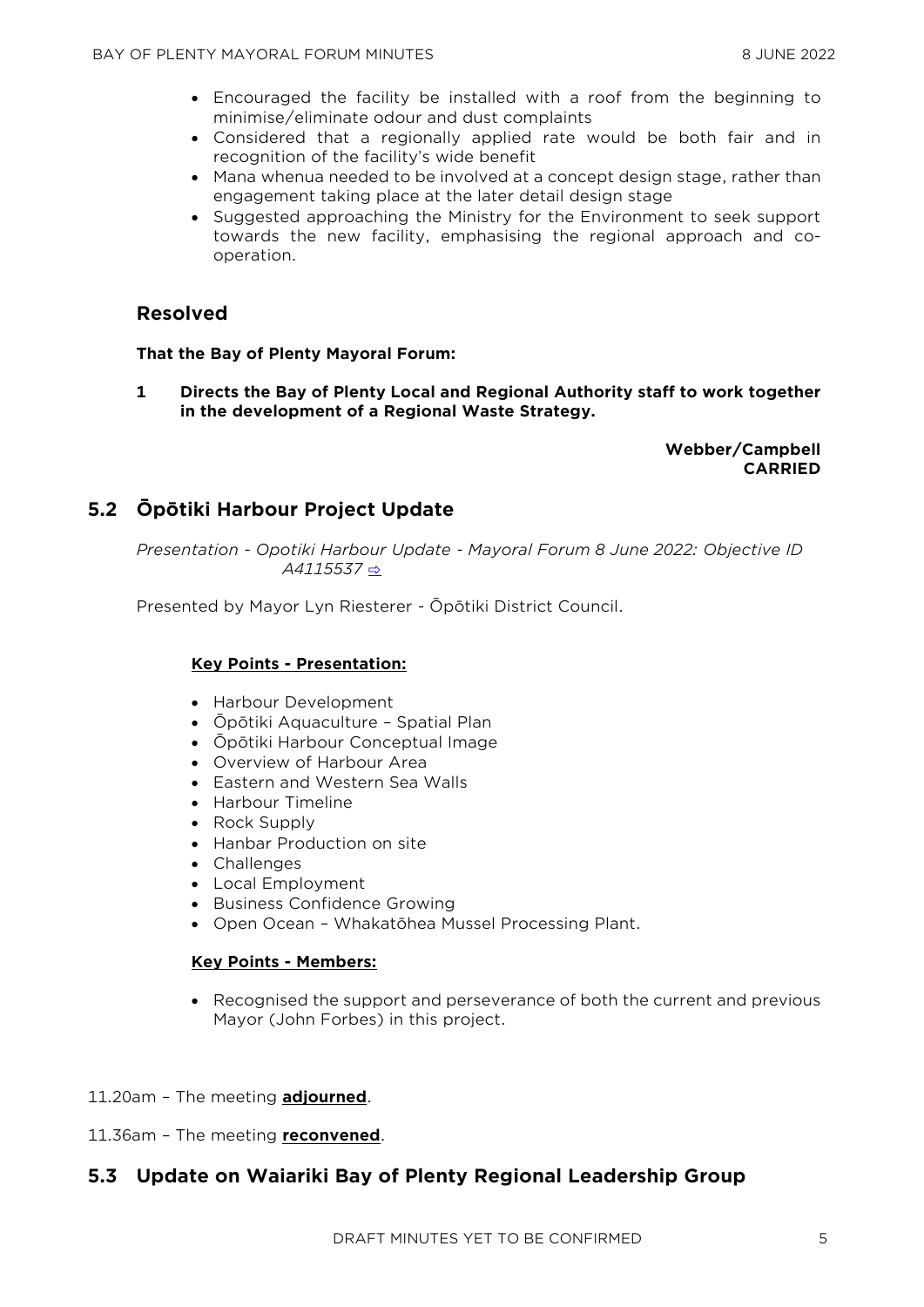#### *Presentation - Waiariki BoP Regional Leadership Group - Mayoral Forum 8 June 2022: Objective ID A4115572* [⇨](../../../RedirectToInvalidFileName.aspx?FileName=MFMCC_20220608_MAT_3527.PDF#PAGE=36)

Presented by Ezra Shuster – Regional Public Service Commissioner and Jacqui Rolleston-Steed – Regional Commissioner Advisor, seconded from Bay of Plenty Regional Council (both via Zoom).

## **Key Points - Presentation:**

- Public Service Leadership
	- o The Why
	- o What is it and How
- Covid Protection Framework
- Regional Leadership
- Group BOP: What was said?
	- o Purpose
	- o Issues & Concerns
	- o People
	- o Working Well & Opportunities.

11.42am – Chief Executive Fiona McTavish **entered** the meeting.

## **Key Points/In Response to Questions:**

- The spatial boundaries for the Leadership Group were set by Iwi and did not necessarily follow geographical boundaries
- The waka approach encouraged and fostered co-operation across the wider Bay of Plenty rohe.

## **Key Points - Members:**

- Recognised the poverty/social issues resulting from Covid and the longterm effects it would have
- Local government had been forced to rapidly adapt to continue to deliver the four wellbeings to its communities during and after Covid.

## **5.4 Update on Resource Management Reforms**

*Presentation - RM Reforms Update - Mayoral Forum 8 June 2022: Objective ID A4115540* [⇨](../../../RedirectToInvalidFileName.aspx?FileName=MFMCC_20220608_MAT_3527.PDF#PAGE=46)

Presented by Chief Executive Aileen Lawrie – Ōpōtiki District Council.

## **Key Points - Presentation:**

- RM Reforms
- Reform Objectives
- Local Government RM Reform Steering Group
- Comparison with RMA system
- Regional Spatial Strategies (RSS)
- Local Voice Proposal
- Plan Development Consider, Hear, Decide Implementation
- Timing.

#### **Key Points - Members:**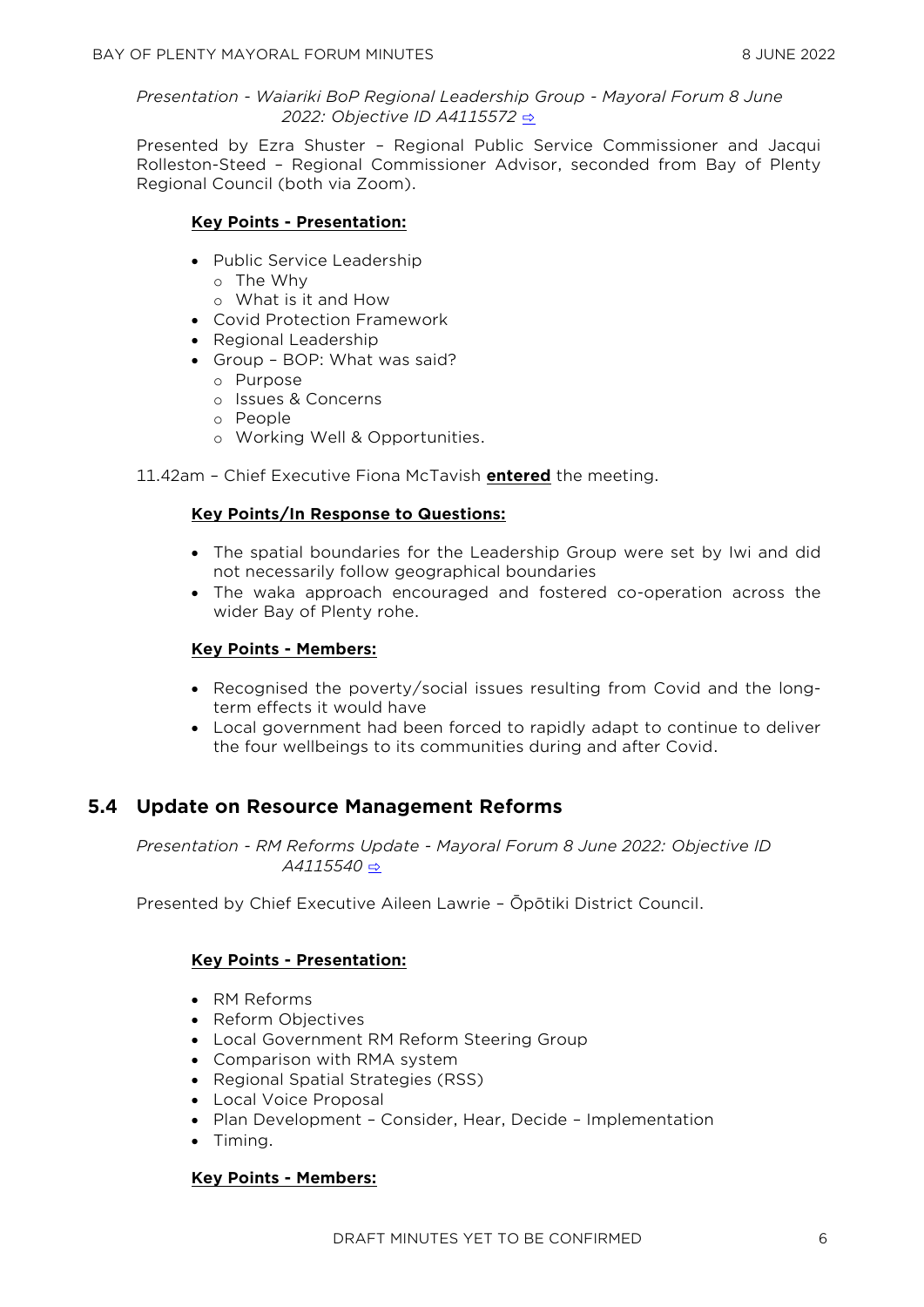- Recognised the significant effort of the Steering Group in these comprehensive and wide reaching reforms
- Concerned over the challenges of managing and mitigating environmental effects under the new legislation
- The increased levels of permitted activities supported development, however, these could be detrimental to the environment and local communities
- There was always a risk of unintended consequences if legislation was fasttracked.

#### **In Response to Questions:**

• Generally, existing consents would run until the end of their term despite the reforms, unless reviewed and amended for other/specific purposes. They would not be expected to comply with new legislation if already in place.

## **5.5 Withdrawn: Update by Infrastructure Commission CE Ross Copland (Tentative Item)**

This tentative item was withdrawn as the presenter was not available.

## **6. Reports**

## **Information Only**

## **6.1 Treaty of Waitangi Settlements, Claims and Related Kaupapa**

Presented by Fiona McTavish – Chief Executive Bay of Plenty Regional Council.

#### **Key Points:**

• The report was taken as read.

#### **Items for Staff Follow Up:**

• Regionwide Treaty of Waitangi settlement updates to be provided at future meeting of the Forum.

#### **Resolved**

#### **That the Bay of Plenty Mayoral Forum:**

**1 Receives the report, Treaty of Waitangi Settlements, Claims and Related Kaupapa.**

> **Webber/Chadwick CARRIED**

## **6.2 Climate Change Programme Update**

#### **Key Points:**